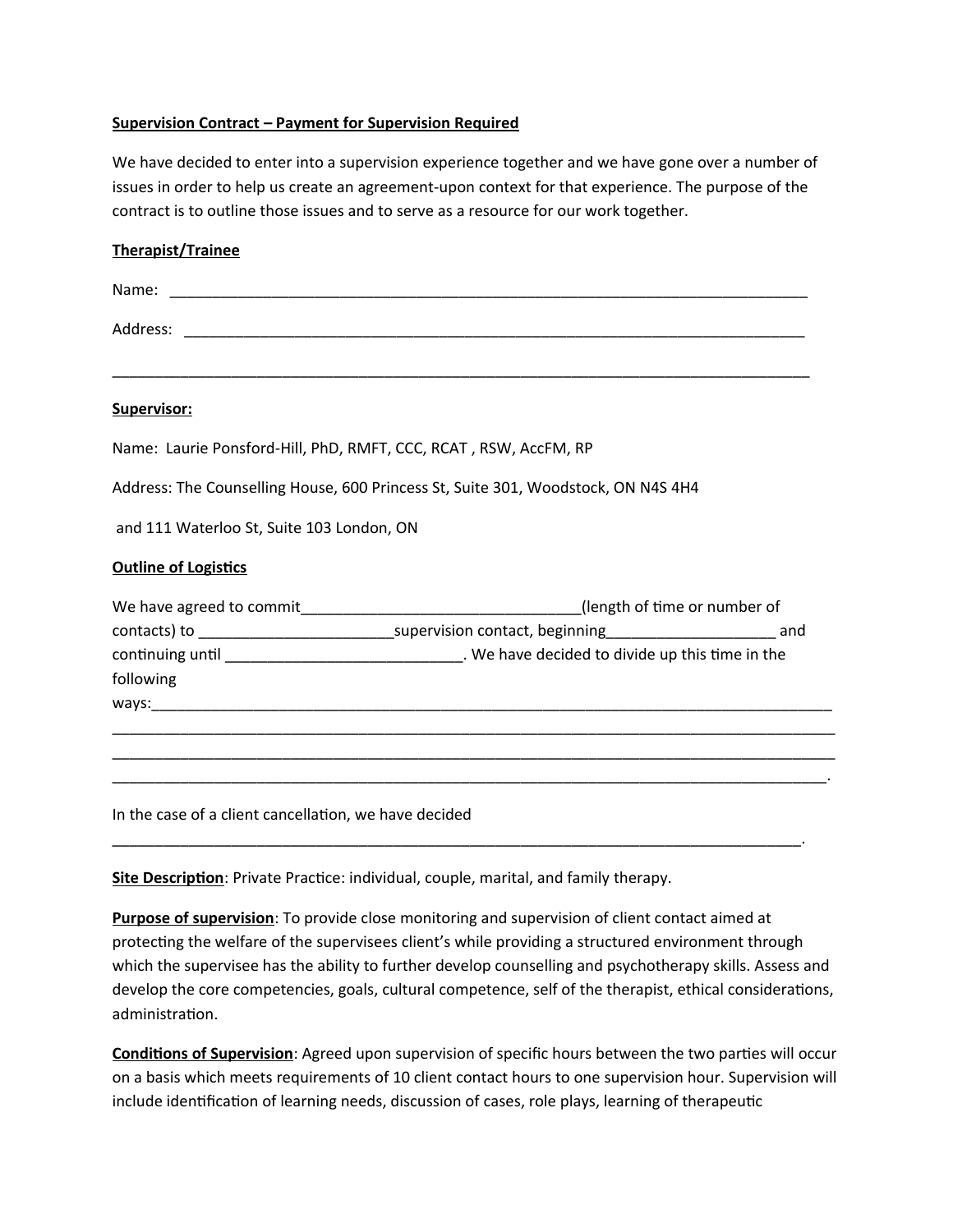techniques viewing and discussing record keeping, viewing and discussing recorded sessions, discussion of group therapy sessions, debriefing, reviewing treatment plans, co-therapy, direct live observation in session. Supervision provided will follow the standards set by AAMFT for clinical supervision. Supervision provided will be based on an integrative approach.

**Payment for supervision**: will be at a rate of \$150.00 plus HST per hour for individual supervision and \$150.00 plus HST per two hour block for group supervision sessions to be held monthly. Payment is due based upon individual agreement per student, at the end of each month by either cheque or cash or at the end of each supervision session.

## **Supervisor Responsibility**:

Working with supervisee to frame out schedules and supervision times

Prepare supervisee with information, continued earning opportunities, recommended and/or required readings

Outline policies for scheduling, cancellation, documentation, storage and security

Assist with the design of a group counselling component if group hours are required by the student

Provide ongoing evaluation and provide evaluations as required, and submit confirmation of hours

Emergency plan supplied.

## **Supervisee Responsibility:**

Being on time to participate in supervision and responsible for the scheduling of times

Be responsible for acquiring clinical psychotherapeutic contact hours and maintaining a ratio of 5 client contact hours per 1 hour of supervision

Complete training, use continued learning opportunities, and reading suggestions

Contact supervisor as outlined for emergency situations, detailed notes, and seek guidance in difficult client scenarios

Provide own liability insurance/workplace insurance coverage for psychotherapy practice

Agree to abide by the CRPO, CCPA, OAMHP, OCSWSSW and/or CATA code of ethics

Provide to clients a counselling student status, consent forms signed as acknowledgement by each case and provide consent forms for recording of clients for observation

Steps in Resolving Conflict between Supervisee and Supervisor: Discussion time scheduled if there are issues and in the event issues cannot be resolved the institution in which the student is involved in will be notified by the student for intervention or conclusion of supervision